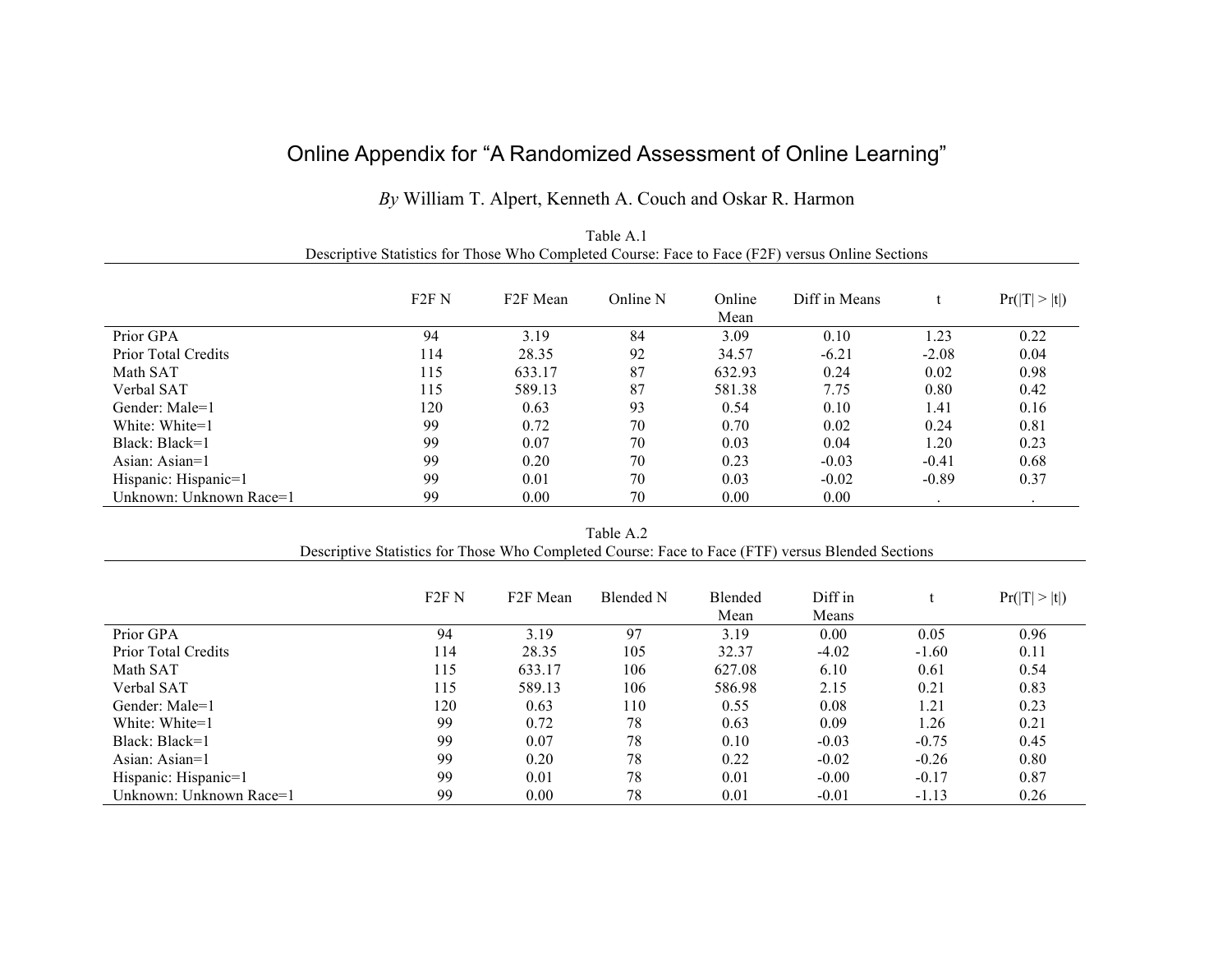|                            | F <sub>2F</sub> N | F <sub>2</sub> F Mean | Online N | Online<br>Mean | Diff in<br>Means |         | Pr( T  >  t ) |
|----------------------------|-------------------|-----------------------|----------|----------------|------------------|---------|---------------|
| Prior GPA                  | 140               | 3.12                  | 153      | 3.06           | 0.06             | 0.87    | 0.39          |
| <b>Prior Total Credits</b> | 164               | 31.70                 | 165      | 36.65          | $-4.96$          | $-1.79$ | 0.07          |
| Math SAT                   | 165               | 621.97                | 158      | 615.82         | 6.15             | 0.75    | 0.45          |
| Verbal SAT                 | 165               | 586.79                | 158      | 570.06         | 16.72            | 2.07    | 0.04          |
| Gender: Male=1             | 175               | 0.57                  | 172      | 0.52           | 0.04             | 0.79    | 0.43          |
| White: White=1             | 134               | 0.69                  | 127      | 0.67           | 0.02             | 0.43    | 0.67          |
| Black: Black=1             | 134               | 0.09                  | 127      | 0.06           | 0.03             | 1.07    | 0.29          |
| Asian: $\text{Asian=1}$    | 134               | 0.19                  | 127      | 0.22           | $-0.03$          | $-0.53$ | 0.60          |
| Hispanic: Hispanic=1       | 134               | 0.01                  | 127      | 0.02           | $-0.01$          | $-0.51$ | 0.61          |
| Unknown: Unknown Race=1    | 134               | 0.00                  | 127      | 0.02           | $-0.02$          | $-1.79$ | 0.07          |

Table A.3 Descriptive Statistics When Permission Number Issued: Face to Face (F2F) versus Online Sections

| Table A 4                                                                                        |  |
|--------------------------------------------------------------------------------------------------|--|
| Descriptive Statistics When Permission Number Issued: Face to Face (F2F) versus Blended Sections |  |

|                         | F <sub>2F</sub> N | F2F<br>Mean | Blended N | Blended<br>Mean | Diff in<br>Means |         | Pr( T  >  t ) |
|-------------------------|-------------------|-------------|-----------|-----------------|------------------|---------|---------------|
| Prior GPA               | 140               | 3.12        | 142       | 3.13            | $-0.00$          | $-0.05$ | 0.96          |
| Prior Total Credits     | 164               | 31.70       | 152       | 34.66           | $-2.96$          | $-1.16$ | 0.24          |
| Math SAT                | 165               | 621.97      | 146       | 620.48          | 1.49             | 0.18    | 0.86          |
| Verbal SAT              | 165               | 586.79      | 147       | 579.69          | 7.09             | 0.81    | 0.42          |
| Gender: Male=1          | 175               | 0.57        | 172       | 0.56            | 0.00             | 0.03    | 0.97          |
| White: White=1          | 134               | 0.69        | 113       | 0.62            | 0.07             | 1.23    | 0.22          |
| Black: Black=1          | 134               | 0.09        | 113       | 0.12            | $-0.03$          | $-0.66$ | 0.51          |
| Asian: $\text{Asian=1}$ | 134               | 0.19        | 113       | 0.23            | $-0.04$          | $-0.69$ | 0.49          |
| Hispanic: Hispanic=1    | 134               | 0.01        | 113       | 0.01            | 0.01             | 0.43    | 0.67          |
| Unknown: Unknown Race=1 | 134               | 0.00        | 113       | 0.01            | $-0.01$          | $-1.09$ | 0.28          |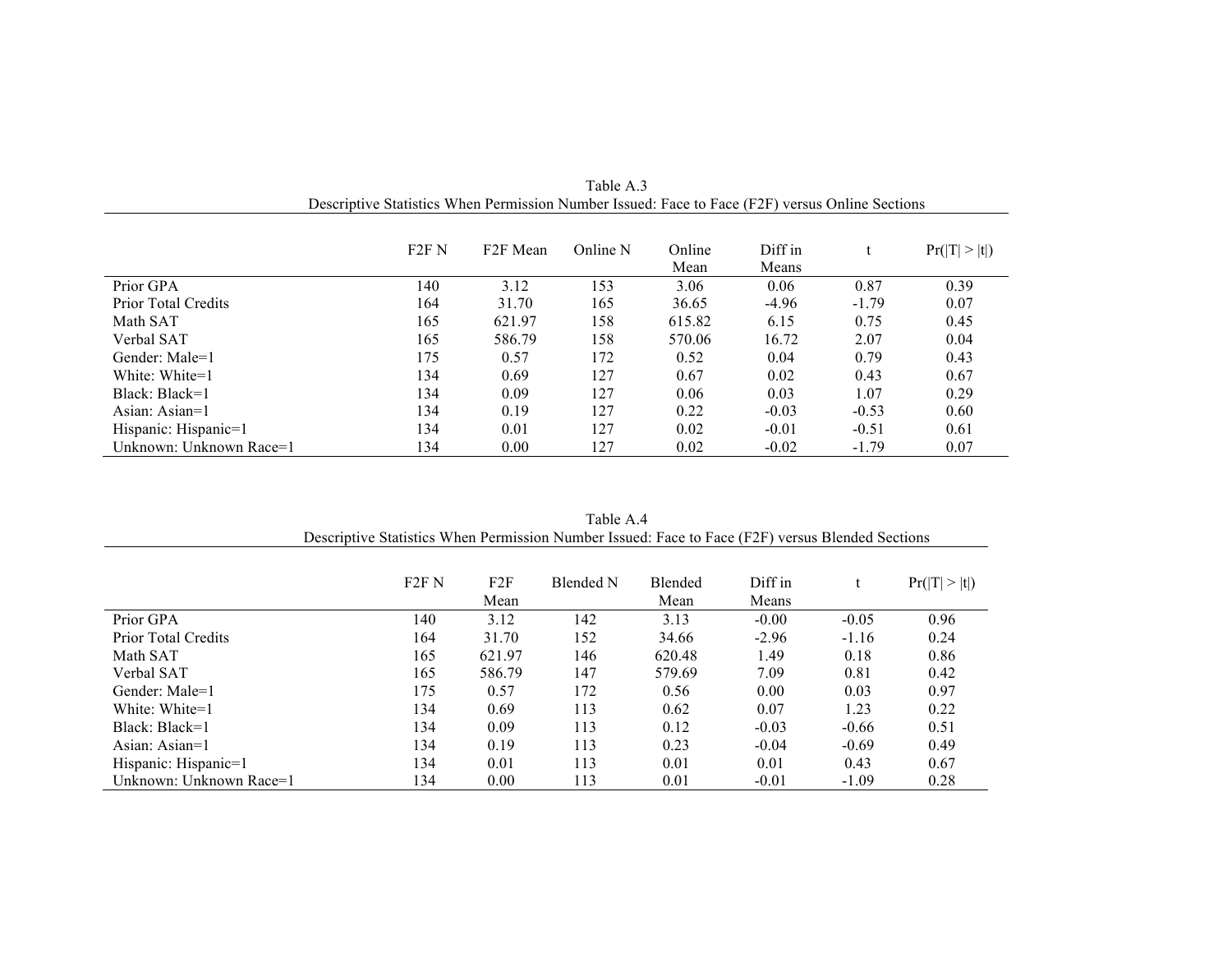|                            | F2F N | F <sub>2</sub> F Mean | Online N | Online Mean | Diff in Means |         | Pr( T  >  t ) |
|----------------------------|-------|-----------------------|----------|-------------|---------------|---------|---------------|
| Prior GPA                  | 116   | 3.13                  | 127      | 3.09        | 0.04          | 0.49    | 0.62          |
| <b>Prior Total Credits</b> | 138   | 31.45                 | 137      | 35.31       | $-3.86$       | $-1.31$ | 0.19          |
| Math SAT                   | 140   | 626.25                | 130      | 625.69      | 0.56          | 0.06    | 0.95          |
| Verbal SAT                 | 140   | 586.79                | 131      | 575.19      | 11.59         | 1.39    | 0.17          |
| Gender: Male=1             | 147   | 0.60                  | 143      | 0.52        | 0.07          | 1.27    | 0.20          |
| White: White=1             | 117   | 0.72                  | 104      | 0.68        | 0.04          | 0.57    | 0.57          |
| Black: Black=1             | 117   | 0.06                  | 104      | 0.02        | 0.04          | 1.53    | 0.13          |
| Asian: $\text{Asian=1}$    | 117   | 0.20                  | 104      | 0.24        | $-0.04$       | $-0.79$ | 0.43          |
| Hispanic: Hispanic=1       | 117   | 0.02                  | 104      | 0.02        | $-0.00$       | $-0.12$ | 0.91          |
| Unknown: Unknown Race=1    | 117   | 0.00                  | 104      | 0.03        | $-0.03$       | $-1.86$ | 0.06          |

Table A.5 Descriptive Statistics When Permission Number Used: Face to Face (F2F) versus Online Sections

| 1 UUIV 1 1.V<br>Descriptive Statistics When Permission Number Used: Face to Face (F2F) versus Blended Sections |                   |                      |           |                     |               |         |               |  |
|----------------------------------------------------------------------------------------------------------------|-------------------|----------------------|-----------|---------------------|---------------|---------|---------------|--|
|                                                                                                                | F <sub>2F</sub> N | F <sub>2F</sub> Mean | Blended N | <b>Blended Mean</b> | Diff in Means |         | Pr( T  >  t ) |  |
| Prior GPA                                                                                                      | 116               | 3.13                 | 111       | 3.14                | $-0.01$       | $-0.15$ | 0.88          |  |
| <b>Prior Total Credits</b>                                                                                     | 138               | 31.45                | 121       | 31.99               | $-0.54$       | $-0.21$ | 0.84          |  |
| Math SAT                                                                                                       | 140               | 626.25               | 119       | 622.27              | 3.98          | 0.42    | 0.68          |  |
| Verbal SAT                                                                                                     | 140               | 586.79               | 120       | 585.75              | 1.04          | 0.11    | 0.91          |  |
| Gender: Male=1                                                                                                 | 147               | 0.60                 | 135       | 0.56                | 0.04          | 0.73    | 0.47          |  |
| White: White=1                                                                                                 | 117               | 0.72                 | 91        | 0.64                | 0.08          | 1.24    | 0.22          |  |
| Black: Black=1                                                                                                 | 117               | 0.06                 | 91        | 0.10                | $-0.04$       | $-1.05$ | 0.30          |  |
| Asian: $\text{Asian=1}$                                                                                        | 117               | 0.20                 | 91        | 0.22                | $-0.02$       | $-0.41$ | 0.68          |  |
| Hispanic: Hispanic=1                                                                                           | 117               | 0.02                 | 91        | 0.01                | 0.01          | 0.36    | 0.72          |  |
| Unknown: Unknown Race=1                                                                                        | 117               | 0.00                 | 91        | 0.01                | $-0.01$       | $-1.13$ | 0.26          |  |

Table A.6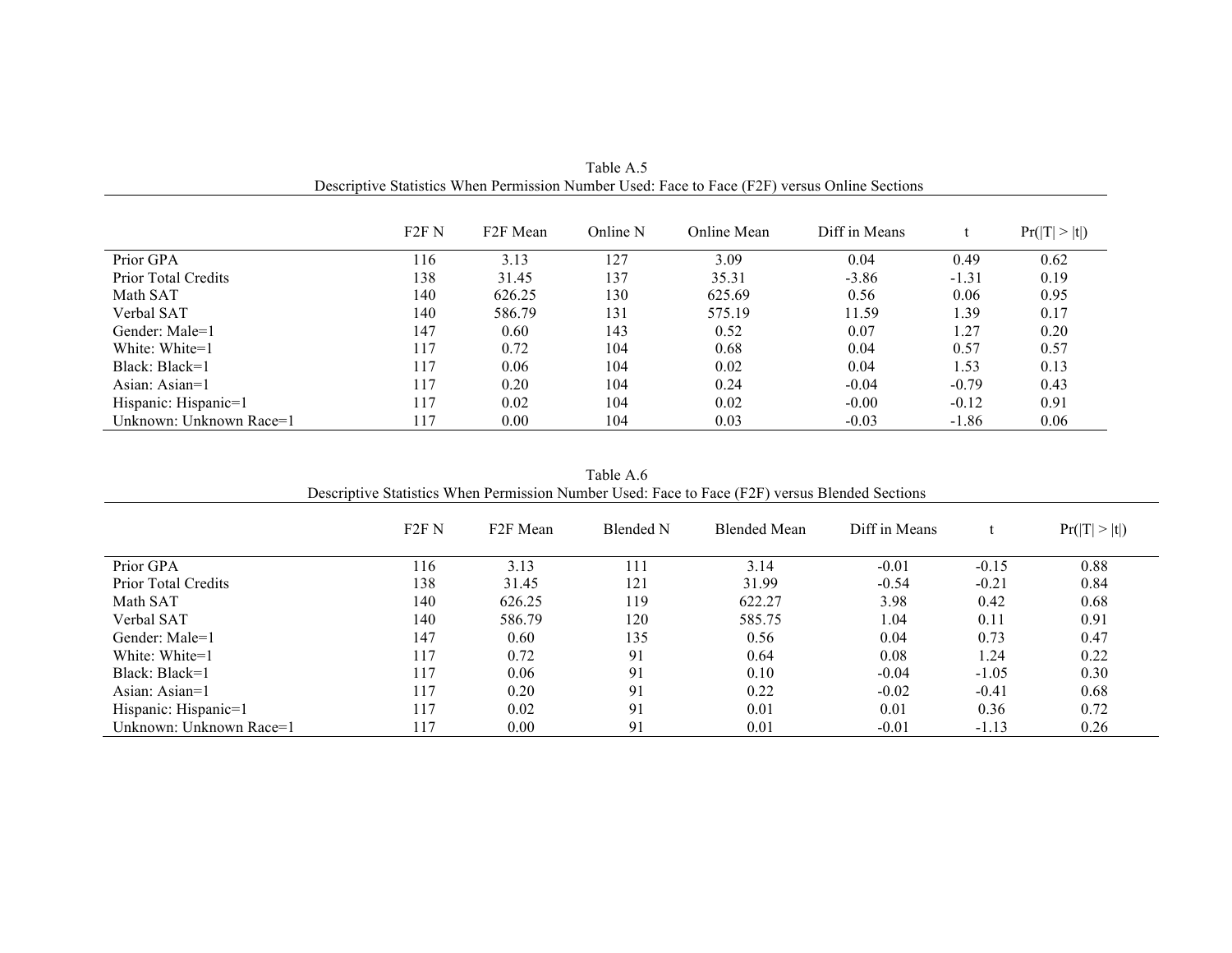|                            | Exp N | Exp Mean | NonExp <sub>N</sub> | NonExp Mean | Diff in Means |         | Pr( T  >  t ) |
|----------------------------|-------|----------|---------------------|-------------|---------------|---------|---------------|
| Prior GPA                  | 354   | 3.12     | 90                  | 3.06        | $-0.05$       | $-0.76$ | 0.45          |
| <b>Prior Total Credits</b> | 396   | 32.95    | 151                 | 31.43       | $-1.52$       | $-0.70$ | 0.48          |
| Math SAT                   | 389   | 624.85   | 142                 | 629.65      | 4.80          | 0.67    | 0.50          |
| Verbal SAT                 | 391   | 582.58   | 142                 | 595.07      | 12.49         | 1.72    | 0.09          |
| Gender: Male=1             | 425   | 0.56     | 151                 | 0.58        | 0.02          | 0.48    | 0.63          |
| White: White=1             | 312   | 0.68     | 126                 | 0.79        | 0.10          | 2.16    | 0.03          |
| Ethnicity: Nonwhite=1      | 319   | 0.33     | 126                 | 0.21        | $-0.12$       | $-2.46$ | 0.01          |

Table A.7 Descriptive Statistics Experimental and Non-Experimental Students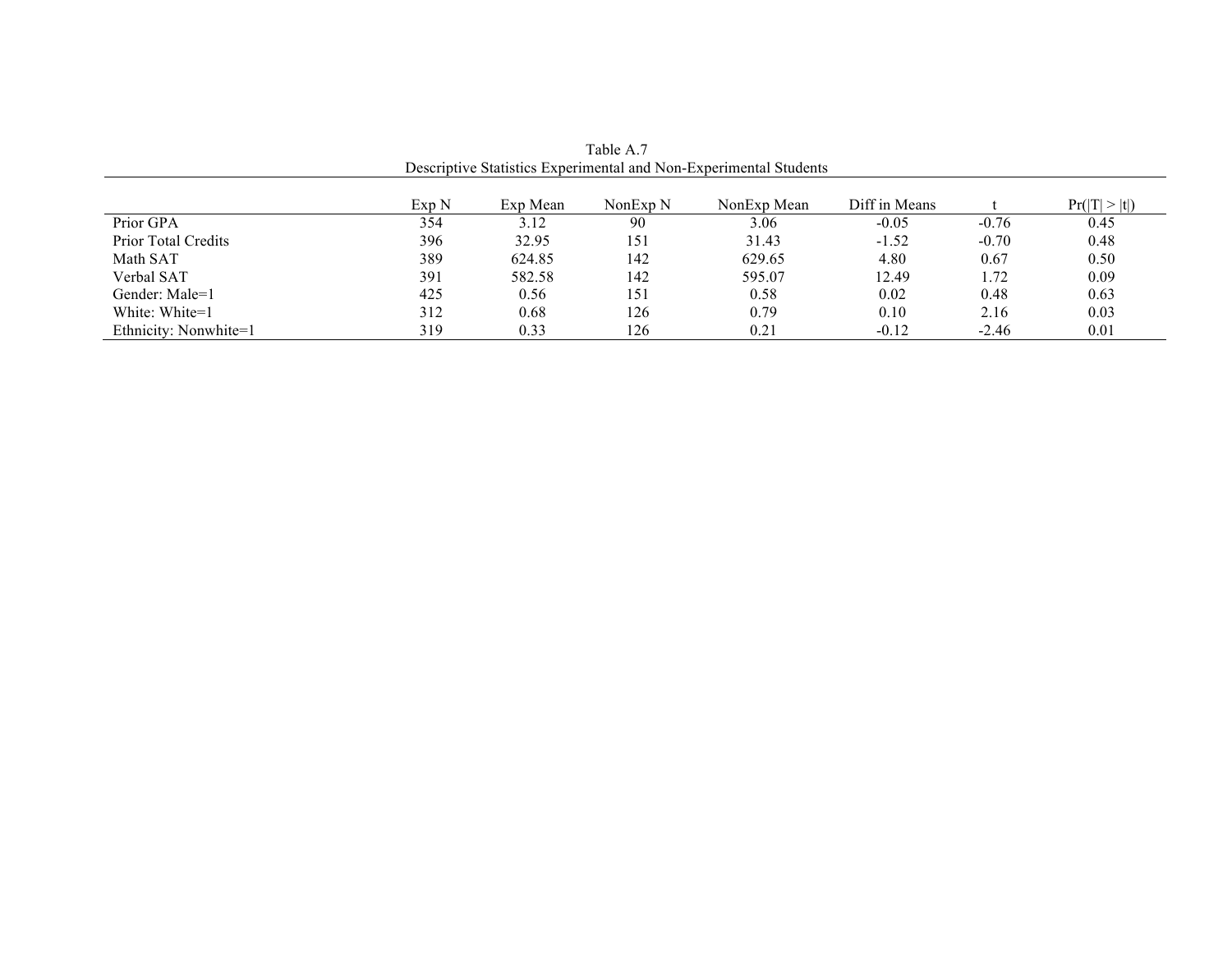|                            | (1)         | (2)                    | (3)                    |
|----------------------------|-------------|------------------------|------------------------|
| Dummy Online=1             | $-4.912$    | $-5.201$               | $-4.232$               |
|                            | (3.09)      | (3.26)                 | (2.68)                 |
| Dummy Blended=1            | $-1.454$    | $-1.703$               | $-0.996$               |
|                            | (0.95)      | (1.12)                 | (0.66)                 |
| <b>GPA</b>                 |             | $7.702$ <sup>***</sup> | $8.580$ <sup>***</sup> |
|                            |             | (6.31)                 | (6.93)                 |
| <b>Prior Total Credits</b> |             | $-0.0453$              | $-0.0483$              |
|                            |             | (1.38)                 | (1.48)                 |
| Math SAT                   |             | 0.0346                 | $0.0246^{**}$          |
|                            |             | (3.64)                 | (2.35)                 |
| Verbal SAT                 |             | $-0.0111$              | $-0.00733$             |
|                            |             | (1.22)                 | (0.77)                 |
| Gender: Male=1             |             |                        | $4.644***$             |
|                            |             |                        | (3.42)                 |
| Asian: Asian=1             |             |                        | $-0.973$               |
|                            |             |                        | (0.57)                 |
| Black: Black=1             |             |                        | $-3.335$               |
|                            |             |                        | (1.30)                 |
| Hispanic: Hispanic=1       |             |                        | 1.043                  |
|                            |             |                        | (0.22)                 |
| Hawaiian: Hawaiian=1       |             |                        | 6.056                  |
|                            |             |                        | (1.10)                 |
| Unknown: Unknown Race=1    |             |                        | $-10.95$               |
|                            |             |                        | (1.15)                 |
| Constant                   | $78.55***$  | $41.17***$             | $39.92***$             |
|                            | (74.65)     | (5.54)                 | (4.73)                 |
| Observations               | 323         | 265                    | 215                    |
| $R^2$                      | 0.030       | 0.234                  | 0.345                  |
| Adjusted $R^2$             | 0.024       | 0.216                  | 0.307                  |
| Wald Chi2                  |             |                        |                        |
| Prob > chi2                | 0.008       | 0.000                  | 0.000                  |
| F                          | 4.922       | 13.105                 | 8.883                  |
| Log lik.                   | $-1246.410$ | -990.749               | $-774.309$             |

Table B.1 OLS Regression Final Cumulative Exam by Delivery Modality

Absolute *t* statistics in parentheses.  $p < 0.10$ ,  $\frac{p}{p} < 0.05$ ,  $\frac{p}{p} < 0.01$